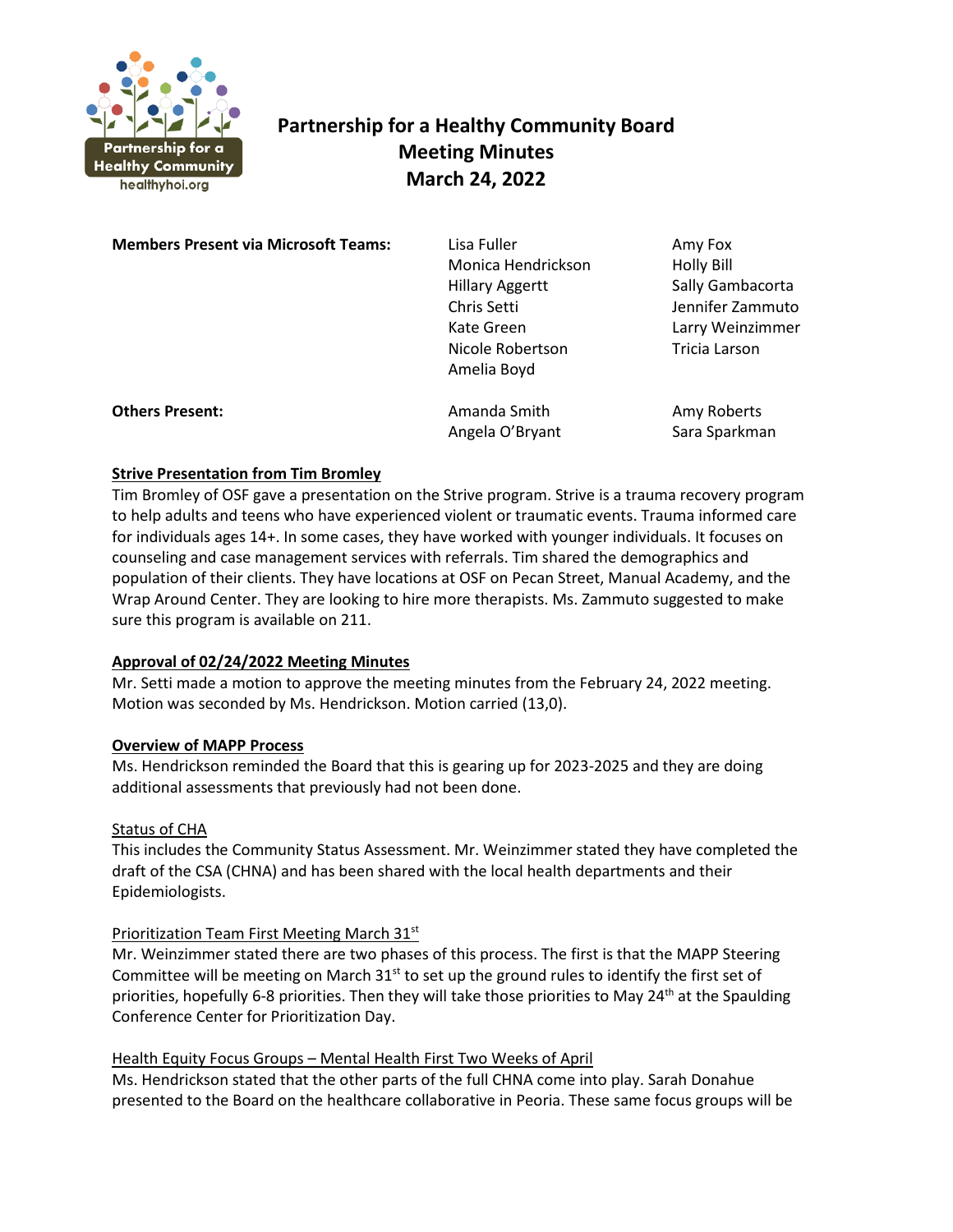mimicked in Tazewell and Woodford Counties with a goal to be completed in the first two weeks of April.

## Local System Assessment – Survey Late April

Ms. Hendrickson noted they will be doing this, similar to the first cycle's looking at different sectors and how the community as a whole could respond as well as the local health departments. They will be highlighting a few sections to focus on. The goal is to have this completed by the end of April.

#### May 24<sup>th</sup> Annual Meeting and Prioritization Day

The Annual Meeting and Prioritization Day will be in conjunction together. Ms. Fuller has reserved the Spaulding Conference Center for this meeting.

## Additional Surveys and Improvement Process

Ms. Hendrickson reviewed the members of the MAPP Steering Committee. Sarah Donahue will be taking on additional assessments. The Epidemiologists will be working on the May  $24<sup>th</sup>$  timeline to take the data from the CSA, targeted data points from Healthy People 2030 and national data, as well as the collected data from Sarah Donahue and will package that to be presented at the May 24<sup>th</sup> meeting.

This helps lead us around equity and improvement planning process. The Board will approve the full CHNA, as well as the hospitals, and Health Departments. In late fall, November/December, the Board will be looking to approve the CHIP as well.

## **Review of Mission, Vision, Values, and Purpose**

Ms. Fuller reviewed the Mission, Vision, Values, and Purpose that was included in the packet. Ms. Fuller and Ms. Fox are asking for feedback. Ms. Bill stated had some grammatical feedback for the Vision.

For Values, Health Equity, Ms. Gambacorta suggested changing "gender" to "gender identity". Ms. Green suggested for Inclusive, instead of staying Open to everyone to make it more active. Mr. Setti stated they always use inviting or welcoming.

For the Purpose, Ms. Gambacorta asked if the 5-year requirement should be changed to 3 years to accommodate the requirement for the hospitals. However, Ms. Hendrickson stated that they made it 5 years in case the hospitals decided to not participate.

Ms. Fuller stated that her and Ms. Fox will review and make changes and it will be included in the Board's agenda packet next month to be voted on. Ms. Fuller asked Board members to review it and send edits prior to the April meeting.

Ms. Bill emailed feedback: *The Partnership for a Healthy Community (PFHC) serves as the local health improvement partnership for Peoria, Tazewell and Woodford Counties. Through partnership procedure and operation, the PFHC addresses priority health areas identified by the most current cycle of the local health improvement process. Priority health issues will be assessed at least every 5 years as part of a full community health improvement process.*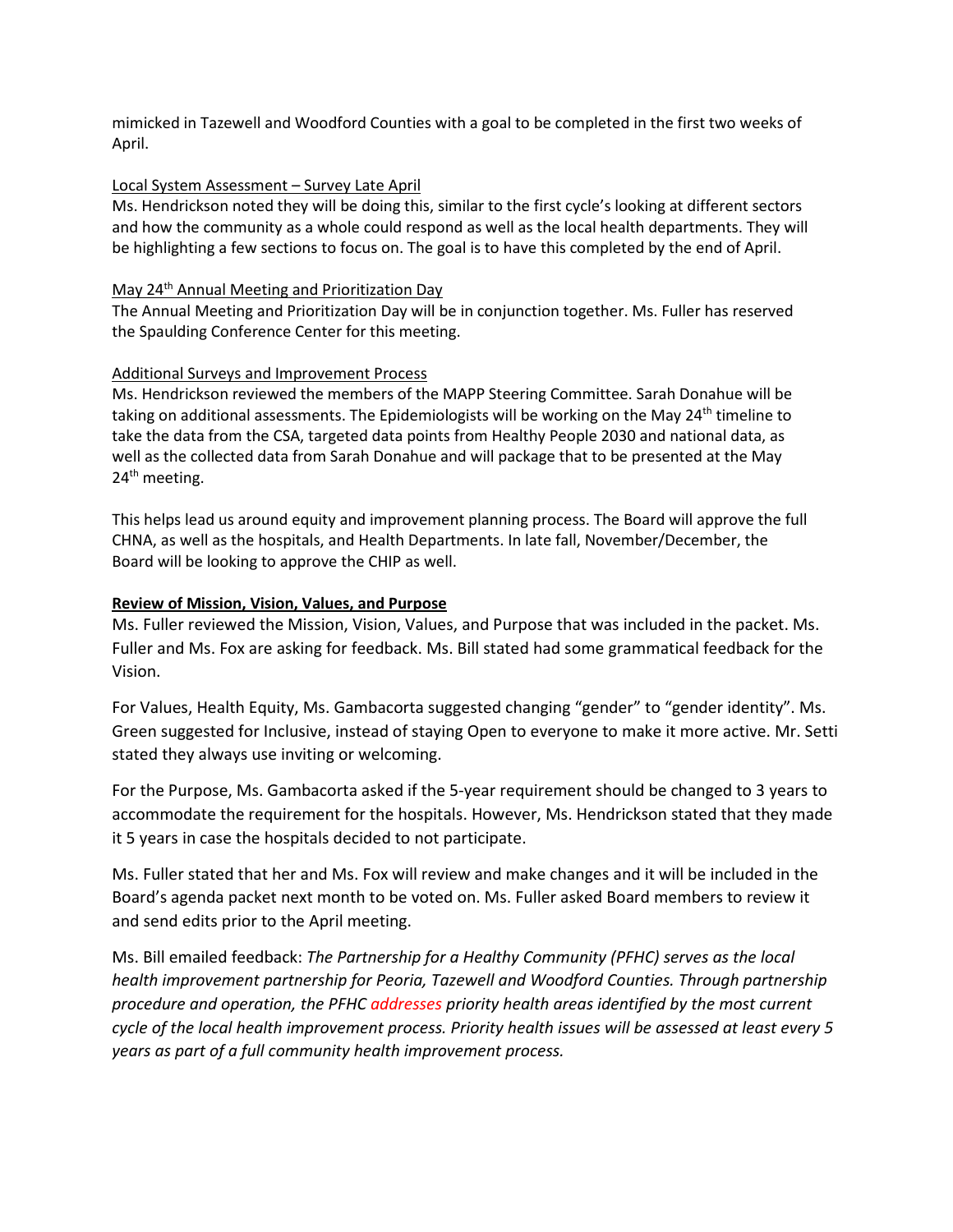-Maybe use a stronger word or words for "addresses". To the lay person, they may not know what this means. Perhaps, the PFHC plans, implements, and evaluates evidence-based interventions…

-And, well, I think at the  $5<sup>th</sup>$  grade reading level this is a little high, too!

## **Committee Updates**

#### Mental Health & Substance Use

Ms. Bill stated their meeting is next week, so didn't have any updates. The sub-committees are still meeting. The Trauma Informed group came up with an award for the schools, the IRIS award, but Inspiring Resilience in Schools, under the Partnership. Ms. Bill and Tim Bromley have been working on the report that is due to Ms. Fox's team at the end of the month.

#### HEAL

Ms. Fox stated they are continuing to work on social media campaigns: Move it Mondays. They have 7-8 agencies sending out the same messaging about that. They are also starting a social media campaign around the Tri-County WIC programs, what is WIC and things people don't understand about WIC and the myths. There was a lot of HEAL representation at the extension conferences, and food pantry network was also recognized. Ms. Fox stated that Shanita Wallace will be taking on the HEAL team, as she was Co-Chairs with Ms. Streitmatter who has resigned from that position.

#### Cancer

Ms. Robertson stated that breast cancer screening events are planned into the spring and summer. There were a lot of social media activities for Colorectal Awareness Month (March). The bridge was lit up blue for the first week in March and they received great press coverage with WMBD and Healthy Cells. There are a few opportunities for monthly publications so they will be working to set up a schedule with that. The WCBU advisory board is always looking for local stories and content and the Cancer group will get a schedule together and working on that. For lung cancer, since September 2021, there have been 16 homes mitigated for radon and there are 5 more homes in the quoting process. In year 3, the word is getting out that testing is available. From an ACS, they continue to work with all of their hospital partners, lodging grant with OSF and transportation grants that will begin April 1<sup>st</sup>. Heartland has set up a breast health task force to increase their mammography screening rates.

## Data Committee

Amanda stated they did not meet last month as the agenda was light. Most of their work is now completing the data dashboards and getting the lingering data from 2021. They are also supporting any data work for the next cycle as well.

Ms. Aggertt asked if the Action Teams were using the discussion boards on the Partnership website. The majority of the teams are using email instead of the discussion boards.

#### **Community Presentations for Board in Future Meetings**

Ms. Fuller asked the Board if they would like more presentations at the Board meetings and what would the like to see presentations on their own. Ms. Fuller asked the Board to send her an email with 2-3 presentation ideas and she will prioritize them and bring them back to the Board. This would help with connecting more and getting everyone on the same page with different topics. It would be at most a 10 minute presentation at best with an opportunity for questions at the end.